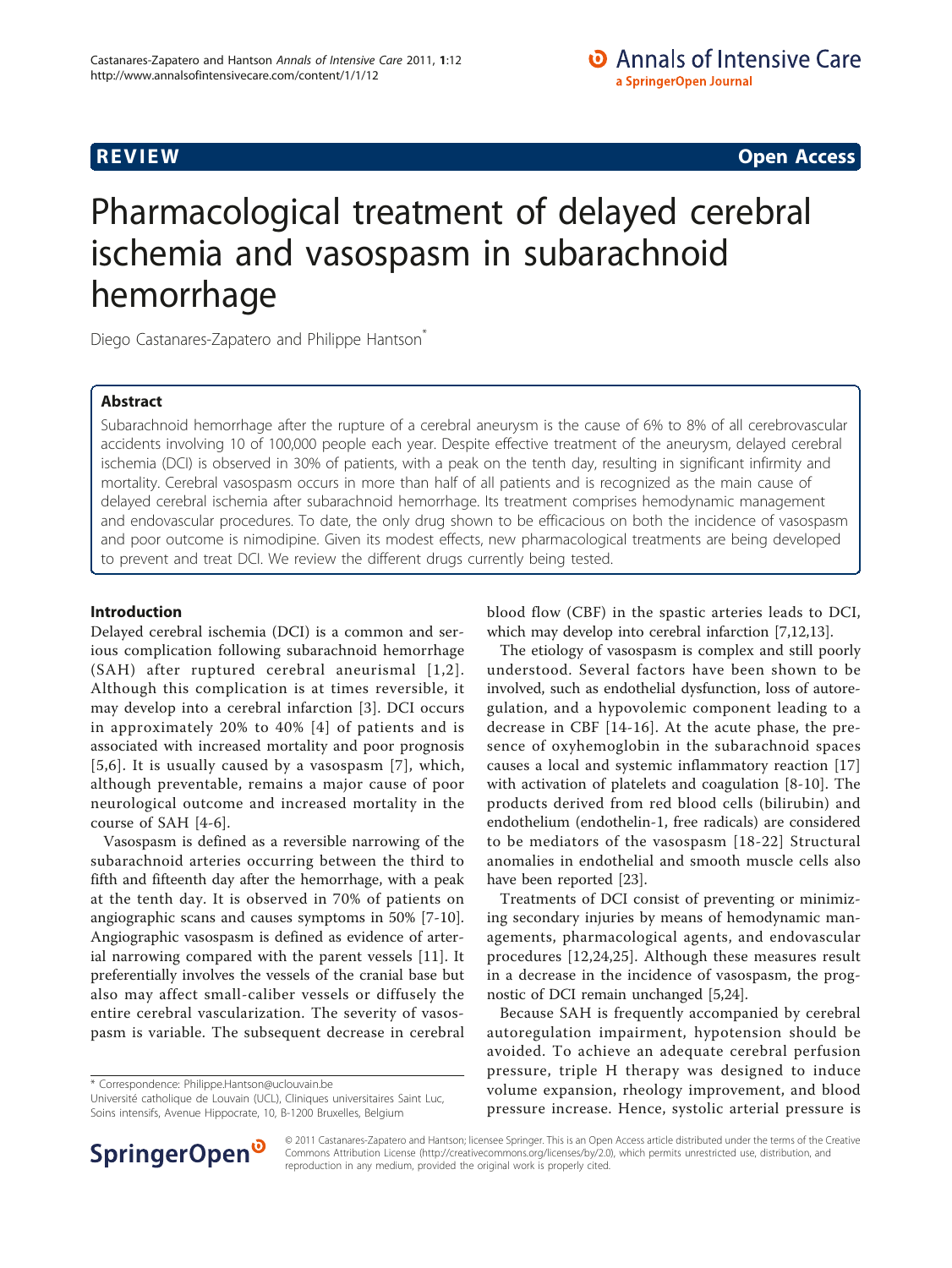increased to approximatively 150-175 mmHg once aneurysm is secured [[26\]](#page-5-0). Before treating aneurysm, it is nevertheless mandatory to maintain systolic blood pressure at lower levels than 150 mmHg. However, there is now evidence suggesting that blood pressure increase is the most important part of those measures because hypervolemia does not have any benefit on cerebral blood flow and tissue oxygenation.

Although triple H therapy reverses deficits associated with vasospasm, it has not been shown to decrease DCI occurrence or mortality [\[27](#page-5-0)].

Besides hemodynamic treatment, various pharmacological treatments have been tested [\[28](#page-5-0),[29](#page-5-0)]. Nimodipine is the currently recommended drug [\[30\]](#page-5-0). Given its relatively modest effects, new treatments have been developed.

We review recent literature pertaining to the different drugs being used or under evaluation.

## Calcium channel blockers

Nimodipine is a voltage-gated calcium channel antagonist that inhibits calcium entry into smooth muscle cells and neurons. Its lipophilic properties allow it to cross the hematoencephalic barrier. Prophylactic administration of nimodipine was shown to be efficacious in decreasing the risk of secondary ischemia and poor outcome [[31](#page-5-0),[32](#page-5-0)]. The latest guidelines of the American Stroke Association recommend the oral administration of nimodipine at the dose of 60 mg every 4 hours for 21 days starting from the admission into the intensive care unit (Class I, Level of evidence A) [[29\]](#page-5-0).

The proof of its efficacy is based on four randomized, placebo-controlled trials of 853 patients, showing an improvement in functional outcome [[32-36](#page-5-0)]. None of the studies were able to demonstrate a reduction in angiographic vasospasm [[31](#page-5-0)]. Its benefits seem to derive from neuroprotective properties rather than its vasodilatory effects. The exact mechanism preventing and limiting the extension of ischemic lesions remains unknown. In experimental models, nimodipine has been shown to attenuate the neuronal calcium increase after cellular ischemia and causing cell death [\[37\]](#page-5-0).

Whereas calcium is recognized to play a significant role in the occurrence of vasospasm, other elements, such as inflammatory mediators, blood rheology, or microcirculation disturbances, are to be considered. Oxyhemoglobin, for example, causes a decreased activity of potassium channels, which may lead to membrane depolarization and consecutive vasoconstriction [[2\]](#page-4-0).

Nimodipine has been shown to be safe [[38](#page-5-0)] and costeffective [[39\]](#page-5-0) without any effect on mortality. Hypotension is a rarely reported side-effect. The current recommendations are based on data pertaining to oral administration of nimodipine. A recent study attempted

to show that nimodipine's intravenous use would be associated with similar beneficial effects [\[40\]](#page-5-0), although this mode of administration is more often linked to hypotension [[41](#page-5-0)].

Among the other tested calcium channel antagonists, nicardipine was shown to decrease symptomatic vasospasm [\[39,42](#page-5-0)] but without having any effect on DCI and outcome. The prophylactic use of diltiazem was investigated in a single monocenter study [[43](#page-5-0)]. The rate of favorable outcome was 74.8%.

During endovascular procedures, intra-arterial infusion of nicardipine [[44\]](#page-5-0), nimodipine [[45\]](#page-5-0), and diltiazem [\[46](#page-5-0)] were shown to reduce vasospasm with favorable effects on DCI. However, randomized control studies are still needed (Class IIb, Level of evidence B).

Lastly, two studies showed that prolonged-release nicardipine-loaded polymers implanted upon aneurysmal clipping decreased vasospasm and DCI and improved outcome [[38](#page-5-0),[47\]](#page-5-0). This mode of administration is promising, although further investigations are necessary.

## Tirilazad

Tirilazad mesylate is a neuroprotective corticosteroid whose efficacy was demonstrated in animal stroke models [[48](#page-5-0)]. It has antioxidant properties that block free radical-induced peroxidation of membrane lipids, which has been shown to facilitate vasospasm. The compound was evaluated in combination with nimodipine in five randomized, double-blind, placebo-controlled trials on a total of 3,821 patients, but no benefit was noted on DCI or outcome [[49](#page-5-0)-[52\]](#page-5-0). Therefore, this drug is not recommended.

#### **Statins**

Statins are inhibitors of 3-hydroxy-3-methylglutaryl coenzyme A, responsible for cholesterol synthesis [[53](#page-5-0)]. In addition, statins display pleiotropic effects, such as anti-inflammatory effects, a stabilizing effect on atheromatous plaques, and anti-adhesive effects on endothelium. Neuroprotective activity also was reported [[54,55](#page-5-0)].

Animal experiments showed a lower incidence of vasospasm when simvastatin therapy was initiated at the time of SAH [\[56,57](#page-5-0)]. This beneficial effect is assumed to be due to increased nitric oxide (NO) production on account of NO synthesis induction [[58](#page-6-0)], with subsequent vasodilatation likely to improve CBF.

Several retrospective studies demonstrated that patients treated with statins before SAH presented less DCI and fewer cerebral infarctions [[59](#page-6-0)]. Conversely, other retrospective investigations did not reveal any statin-induced benefits on vasospasm and outcome [[60](#page-6-0)].

Two prospective phase II studies with 80 and 39 patients treated by simvastatin and pravastatin, respectively, revealed a reduction in vasospasm, a decrease in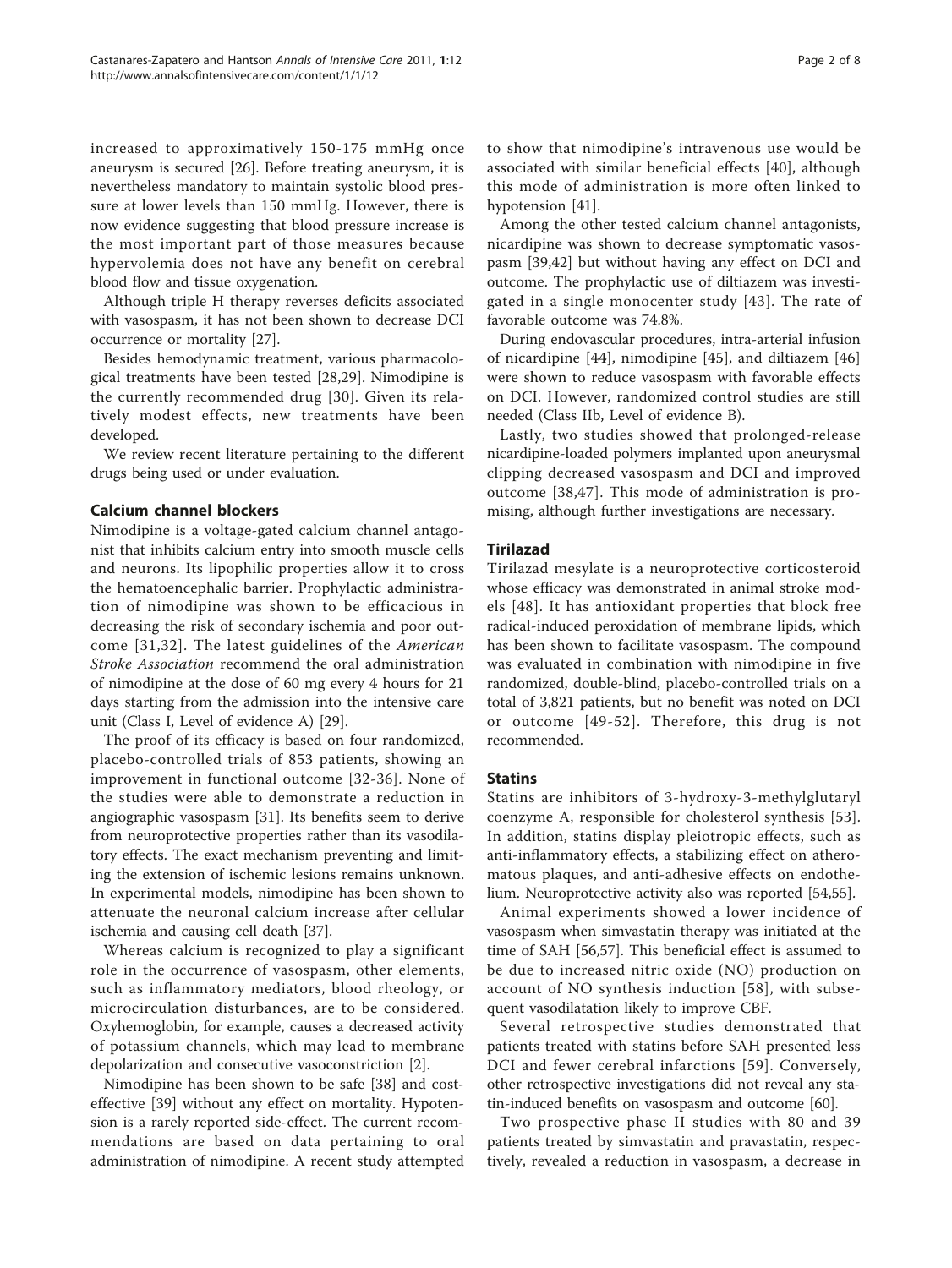DCI, and an improvement in functional outcome [[61,62\]](#page-6-0). The use of statins deemed safe in both studies.

Nevertheless, the subsequent studies were not able to confirm the benefits of statin therapy. Two prospective, placebo-controlled trials using simvastatin on a small number of patients in addition [\[63,64](#page-6-0)] to three observational studies with a historic control revealed no improvement in vasospasm incidence, DCI, or outcome [[59,60,65](#page-6-0)].

Even if the most recent meta-analysis did not confirm the significant effect of statins [[66](#page-6-0)], it should be noted that the trial results are difficult to interpret given the variable disease severity in the control groups and the differing methodologies used. Moreover, it is hazardous to draw conclusions on the basis of four placebo-controlled trials that included only 190 patients. The potential advantage of statins cannot be ruled out. In light of their potential benefits, the current recommendations [[29](#page-5-0)] state that statins may be initiated in patients with SAH (Class IIb, Level of evidence B).

Presently ongoing is a multicenter phase III study on 1,600 SAH patients: STASH (Simvastatin in Aneurysmal Subarachnoid Hemorrhage). This investigation was designed to assess the effects of simvastatin given at a 40-mg dose for 21 days versus placebo. The primary evaluation criterion is functional outcome at 6 months using the modified Rankin disability score (mRS).

#### Magnesium sulfate

Magnesium exerts vasodilatory effects by blocking voltage-gated calcium channels. Hypomagnesemia occurs in 38% of SAH patients and is a predictor of DCI [\[67\]](#page-6-0).

Based on animal experimental models supporting its neuroprotective activity [[68](#page-6-0)], magnesium could be instrumental in improving vasospasm and limiting cerebral ischemia in humans. Although clinical studies have demonstrated that magnesium is safe, they were not able to confirm its efficacy clearly. The first clinical trials showed a trend toward reduced DCI and improved outcome [[69](#page-6-0)]. The randomized, doubleblind, placebo-controlled MASH (Magnesium in Aneurysmal Subarachnoid Hemorrhage) study, including 283 patients revealed reduced DCI and improved outcome at 3 months, but the differences with placebo did not reach statistical significance [[70](#page-6-0)]. Another study using the same design and involving 60 patients showed a significant reduction in vasospasm duration assessed by ultrasounds, but no difference in outcome at 6 months [\[71](#page-6-0)].

Given that few studies obtained sufficient statistical strength, further clinical trials continue to be undertaken. The multicentre IMASH (Intravenous Magnesium Sulphate for Aneurysmal Subarachnoid Haemorrhage) study reevaluated the effect of magnesium on 327

patients using a prospective, double-blind, placebo-controlled design. No difference in outcome was observed at 6 months, nor was there any effect on clinical vasospasm [[72](#page-6-0)]. The results from another large multicenter study (MASH-II) are expected soon. Even though a few studies reported the occurrence of hypotension, data concerning its impact on DCI and outcome is still lacking [[73\]](#page-6-0).

Although magnesium cannot be explicitly recommended at present, it may exert neuroprotective activity, independently from the occurrence of vasospasm. In fact, the concept of predicting DCI in relation to the occurrence of vasospasm must be put into perspective. Given that endothelial dysfunction is the cause of cerebral perfusion problems, magnesium may play an important role, independently from its vasodilatory effects, although its mechanism is not yet understood. It has been shown to be protective in other types of brain injury, such as acute ischemic stroke [[74\]](#page-6-0).

#### Endothelin-1 antagonist

Endothelin (ET) is a powerful vasoconstrictor [[75\]](#page-6-0). Its receptors are situated on smooth muscle cells (ET receptor  $ET_A$  and  $ET_{B2}$ ) and endothelium (ET receptor  $ET_{B1}$ ). The isoform 1 (ET-1) displays a more significant effect on cerebral arteries, and elevated ET-1 levels were observed in plasma and CSF (cerebrospinal fluid) after SAH [[76](#page-6-0)]. ET-1 has been suggested to largely contribute to vasoconstriction-vasodilatation imbalance during SAH [[77,78](#page-6-0)].

ET-1 receptor blockers have been developed and successfully tested in animals [[79](#page-6-0)]. The first nonselective antagonist (TAK-044) was evaluated, showing a decrease in ischemic events at 3 months in 420 patients [\[80\]](#page-6-0). A selective  $ET_A$  antagonist (clazosentan) was shown to decrease the frequency and severity of vasospasm in a preliminary phase IIa study [[81](#page-6-0)]. Three doses of clazosentan were recently tested on 413 patients in a randomized, double-blind, placebo-controlled study (CONSCIOUS-1: Clazosentan to Overcome Neurological Ischemia and Infarction Occurring after Subarachnoid Haemorrhage) [[82](#page-6-0)]. The treatment was initiated within the first 56 hours and continued for 14 days. The aneurysmal treatment was conducted before or in the first 12 hours after administering clazosentan.

A dose-dependent decrease in angiographic vasospasm was observed. No benefit was noted on outcome, although this was not the primary evaluation criterion of the study. In post-hoc analyses, a trend toward improved clinical outcome was reported. Clazosentan was associated with an increased frequency of sideeffects, such as hypotension, anaemia, and pulmonary infections. In addition, an increase in mortality was found in the active-treatment group. The majority of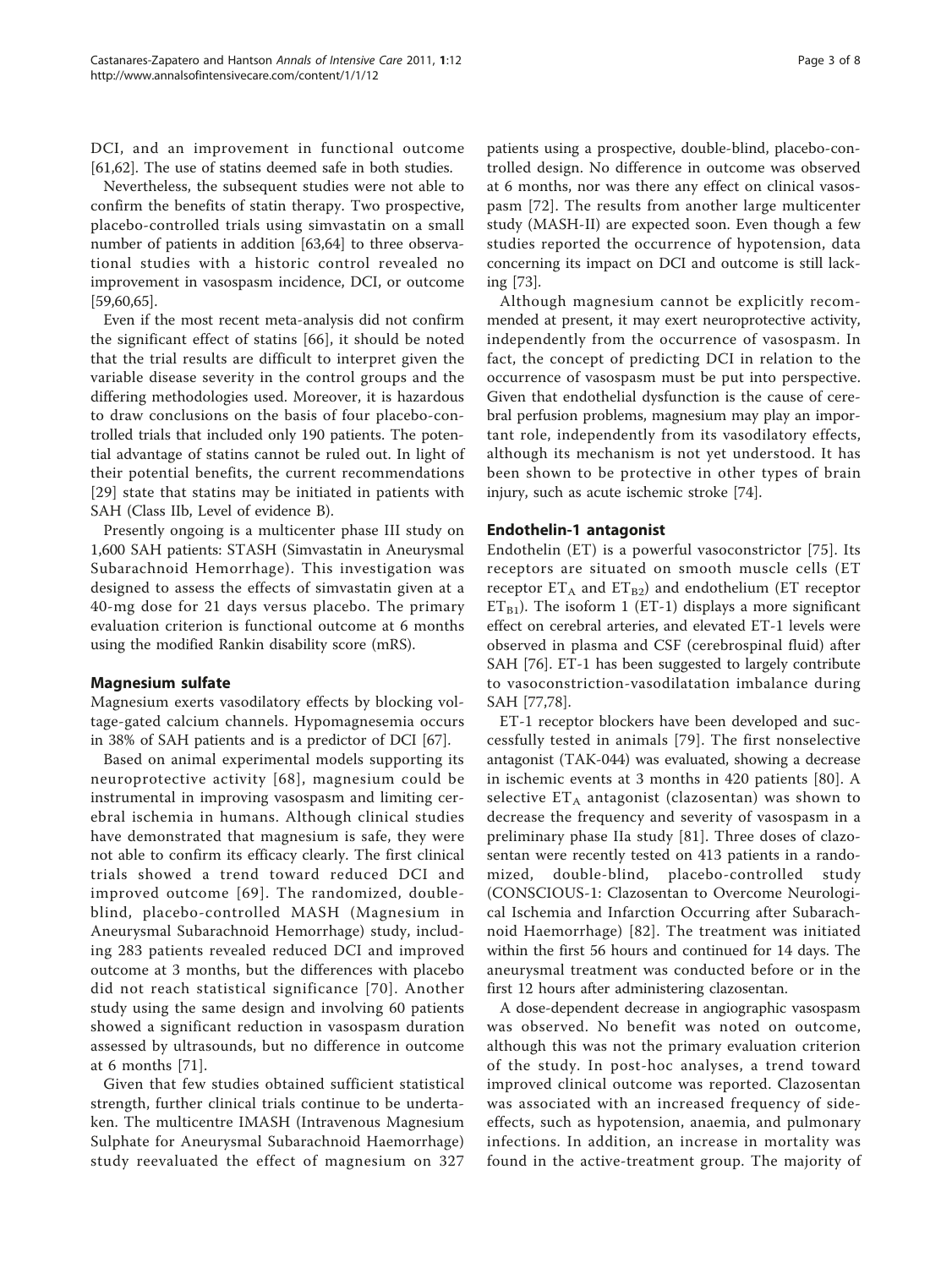deaths were due to peroperative complications. Two phase III studies (CONSCIOUS-2 and CONSCIOUS-3) are currently ongoing in patients treated using clipping or coiling [\[83](#page-6-0)].

# Fasudil

Fasudil is a rho-kinase inhibitor, an enzyme involved in the contraction of smooth muscle cells [\[84\]](#page-6-0). The inhibition of the rho-kinase pathway causes cellular relaxation. Fasudil, initially investigated in Japan on 276 patients, was shown to reduce vasospasm but without any effect on outcome [[85](#page-6-0)]. However, when administered intraarterially in combination with the drainage of intracisternal clots and intracisternal urokinase injection, fasudil appeared to reduce the incidence of vasospasm and improve outcome. A recent review of 90 cases seemed to indicate that this procedure was safe and effective on vasospasm and DCI [[86](#page-6-0)]. Further investigations are therefore necessary.

## Antiplatelet therapy

Due to the formation of microthrombi and secretion of thromboxane A2, platelet aggregation may play a role in DCI. Seven randomized and controlled trials involving 1,385 patients tested the effect of antiplatelet agents (acetylsalicylic acid or ticlopidine). However, none revealed any benefit on DCI or patient outcomes [[87\]](#page-6-0).

#### Enoxaparin

A single study tested the effect of low-molecular-weight heparin following SAH. In a randomized, double-blind, single-center trial of 170 patients, enoxaparin was administered 24 hours after aneurysm treatment and continued for 10 days. There was no benefit on outcome at 3 months [[88\]](#page-6-0). In addition, cerebral bleeding rate was increased with enoxaparin.

## Albumin

The neuroprotective activity of albumin was suggested in different types of brain injury, such as cranial trauma, cerebral ischemia, and SAH [\[89\]](#page-6-0). Albumin demonstrated improved CBF in a dog model of SAH [\[90](#page-6-0)]. Human data suggest that albumin has protective effects in ischemic stroke [\[91\]](#page-6-0).

A retrospective study comparing albumin 25% and 0.9% NaCl administered for intravascular filling revealed improved outcome at 3 months in the albumin-treated group, whereas the incidence of vasospasm did not differ [[92](#page-6-0)]. A prospective, multicenter study, Albumin in Subarachnoid Haemorrhage (ALISAH), designed to demonstrate the tolerability and safety of four doses of albumin is currently in progress [[93\]](#page-6-0). This study has been designed to determine the maximally tolerated dose without provoking cardiac decompensation and

pulmonary edema. An evaluation of neurological deteriorations is performed at 15 days and 3 months. The toxin-scavenging action of albumin has already been described in numerous diseases [[94\]](#page-6-0). It is possible that albumin acts by scavenging mediators of endothelial dysfunction, such as free radicals.

## Nitric oxide donors

An alteration in NO production is an important mechanism in vasospasm etiology [[95](#page-6-0),[96](#page-7-0)]. A decrease in NO synthesis during SAH has been noted and is responsible for deficient vessel relaxation and a subsequent decline in CBF [[97\]](#page-7-0). The concept of NO donors was proposed as treatment for refractory vasospasm. Different modes of administration were tested: intravenous, intra-arterial, and intrathecal [[2,](#page-4-0)[98\]](#page-7-0). Intraventricular administration of sodium nitroprusside was shown to improve vasospasm and CBF, although side-effects were common [\[99](#page-7-0)]. One study suggested an improvement in outcome [\[100\]](#page-7-0), whereas another involving a small number of patients did not reveal any effect of transdermal nitroglycerin [[101\]](#page-7-0). Currently, NO donors have a limited place in DCI treatment, and further investigations are needed.

## Erythropoietin

Erythropoietin (EPO) is an amino acid sialoglycoprotein secreted by the kidney and known to play a role in hematopoiesis [[102\]](#page-7-0). EPO receptors have been found in a large number of tissues other than bone marrow, and its neuroprotective role has been suggested [\[103](#page-7-0)]. In vitro experiments and animal studies showed that EPO enhances neuronal survival under stress situations, such as excitotoxicity [[104](#page-7-0)] and ischemia [[105,106](#page-7-0)]. EPO doses must be sufficiently high due to its weak capacity to cross the blood-brain barrier [[107](#page-7-0)]. The proposed mechanisms are diverse, including anti-inflammatory and anti-apoptotic roles, and modulating NO production [\[108\]](#page-7-0).

Two double-blind placebo-controlled trials were conducted involving 73 and 80 patients, respectively [[109,110\]](#page-7-0). Tseng et al. showed that patients treated with EPO had a lower incidence of severe vasospasm (27.5 vs. 7.5%), reduced DCI (40 vs. 7.5%), and improved outcome [[105\]](#page-7-0). Even if the number of investigated patients is still low, EPO is considered to be a promising molecule given its beneficial effects at the acute SAH phase and its protective effects at the ischemic phase.

#### Intracisternal thrombolytics

An etiological role was attributed to spasmogenic substances released from clots in the subarachnoid spaces. Of note is that the quantity of blood is considered to be a predictor of vasospasm [\[111](#page-7-0)]. The intraventricular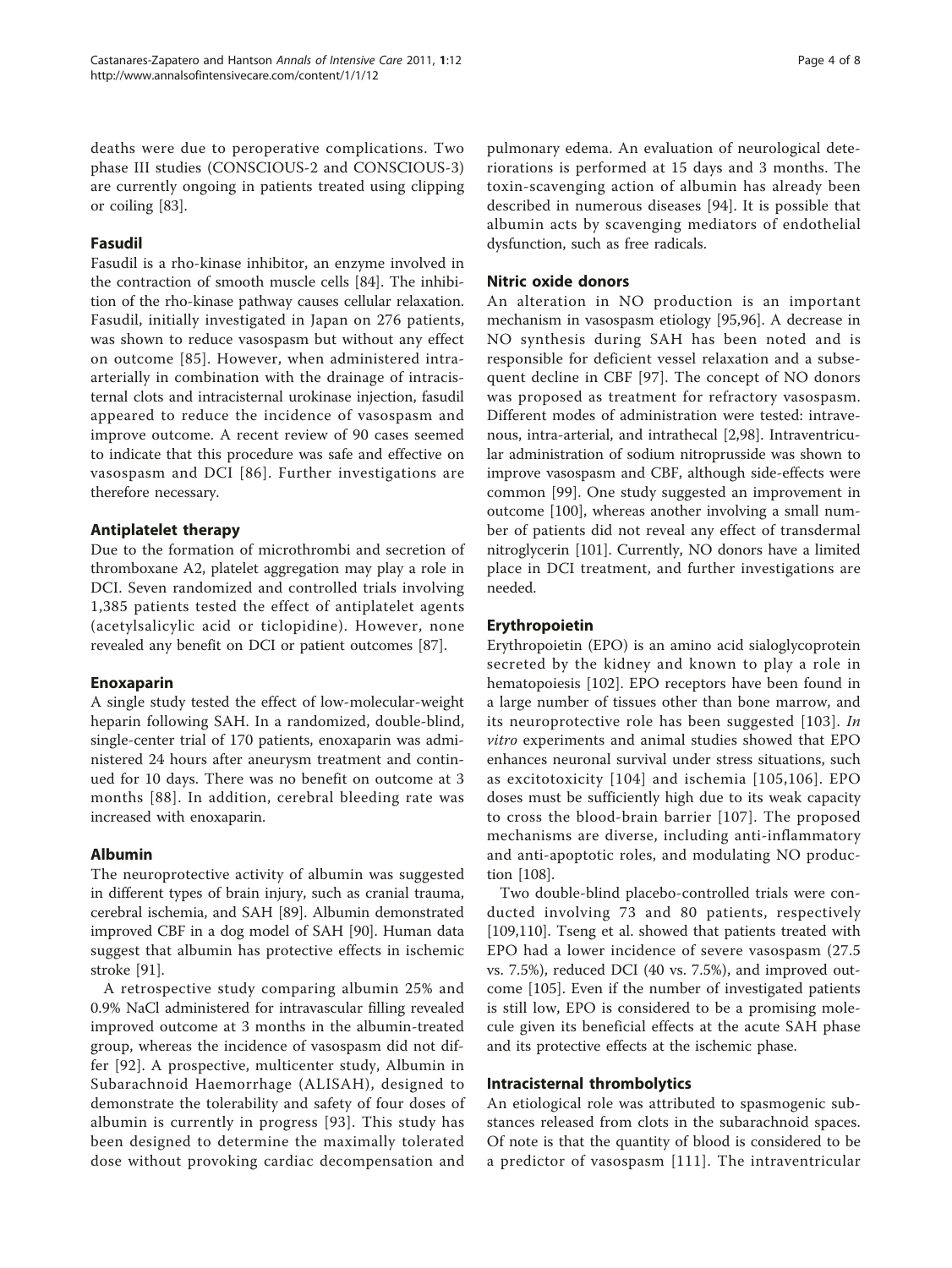<span id="page-4-0"></span>injection of thrombolytic agents was proposed as treatment. To date, two types of thrombolytics have been tested: urokinase and t-PA (tissue plasminogen activator). The analysis of reported cases suggests a beneficial effect, although it is limited due to the small number of randomized studies [[112\]](#page-7-0). Only one double-blind, placebo-controlled trial assessed the peroperative administration of t-PA on 100 patients [\[113](#page-7-0)]. No clear benefit was found with respect to vasospasm and DCI; only patients showing large clots experienced a decrease in vasospasm. The use of this technique requires further prospective studies to define optimal timing, mode of administration, and the type of patients likely to benefit the most. The low incidence of reported complications encourages the undertaking of new studies.

## Conclusions

The poor prognosis of patients with DCI following SAH remains a major issue responsible for death and infirmity. Although our understanding of the physiopathology of DCI and vasospasm has improved, patient outcome has not been significantly modified. Management currently focuses on CBF improvement along with hemodynamic manipulation and endovascular procedures. The only recommended pharmacological treatment is nimodipine.

Although the different compounds tested mostly show a decline in the incidence of radiographic vasospasm, they do not impact on outcome. New pharmacological treatments with neuroprotective effects, such as statins, magnesium, and endothelin inhibitors, revealed promising results. However, the lack of randomized designs and insufficient statistical power of these studies do not allow us to recommend these medications in SAH management at the present time.

The disassociation of vasospasm and clinical outcome also is linked to the fact that DCI occurring after SAH is a multifactorial process without being restricted to arterial narrowing. Effectively, DCI may not only be predicted by cerebral vessels caliber alone; it also may occur in the absence of major vasospasm.

Future investigations should allow us to better understand the mechanisms of endothelial dysfunction, such as oxidative stress, inhibition of vasodilation, and the secretion of vasoconstrictors. The physiopathology of microcirculation dysfunction is all the more complex as unspecific phenomena, such as inflammation, platelet activation, and microthrombi formation. In addition, vasoconstrictors, such as norepinephrine, may have paradoxical effects, and their impact on cerebral microcirculation has not been determined yet.

There is evidence supporting the use of neuroprotective agents. The results of ongoing randomized studies will confirm or not the efficacy of these new

treatments. While awaiting potential benefits from neuroprotective treatments, the standard management of intensive care patients using specifically metabolic and ionic control as well as temperature maintenance is still required to preserve the damaged brain. Fever is a common complication and is related to prognosis during the first 2 weeks after SAH [[114](#page-7-0)]. If hyperthermia should be avoided in a patient with increased intracranial pressure, early fever control after SAH could be associated with improved outcome. Recent retrospective data have shown that temperature maintenance above 37°C during the first 2 weeks may be associated with a better outcome [\[115](#page-7-0)].

#### Authors' contributions

DCZ and PH wrote the present manuscript and approved its final version.

The authors declare that they have no competing interests.

Received: 25 March 2011 Accepted: 24 May 2011 Published: 24 May 2011

#### References

- 1. de Rooij NK, Linn FH, van der Plas JA, Algra A, Rinkel GJ: [Incidence of](http://www.ncbi.nlm.nih.gov/pubmed/17470467?dopt=Abstract) [subarachnoid haemorrhage: a systematic review with emphasis on](http://www.ncbi.nlm.nih.gov/pubmed/17470467?dopt=Abstract) [region, age, gender and time trends.](http://www.ncbi.nlm.nih.gov/pubmed/17470467?dopt=Abstract) J Neurol Neurosurg Psychiatry 2007, 78:1365-1372.
- 2. Pluta RM, Hansen-Schwartz J, Dreier J, Vajkoczy P, Macdonald RL, Nishizawa S, Kasuya H, Wellman G, Keller E, Zauner A, Dorsch N, Clark J, Ono S, Kiris T, Leroux P, Zhang JH: [Cerebral vasospasm following](http://www.ncbi.nlm.nih.gov/pubmed/19298755?dopt=Abstract) [subarachnoid hemorrhage: time for a new world of thought.](http://www.ncbi.nlm.nih.gov/pubmed/19298755?dopt=Abstract) Neurol Res 2009, 31:151-158.
- 3. Fergusen S, Macdonald RL: [Predictors of cerebral infarction in patients](http://www.ncbi.nlm.nih.gov/pubmed/17415202?dopt=Abstract) [with aneurysmal subarachnoid hemorrhage.](http://www.ncbi.nlm.nih.gov/pubmed/17415202?dopt=Abstract) Neurosurgery 2007, 60:658-667.
- 4. Dorsch NW, King MT: [A review of cerebral vasospasm in aneurysmal](http://www.ncbi.nlm.nih.gov/pubmed/18638721?dopt=Abstract) [subarachnoid haemorrhage Part I: Incidence and effects.](http://www.ncbi.nlm.nih.gov/pubmed/18638721?dopt=Abstract) J Clin Neurosci 1994, 1:19-26.
- 5. Rabinstein AA, Friedman JA, Weigand SD, McClelland RL, Fulgham JR, Manno EM, Atkinson JL, Wijdicks EF: [Predictors of cerebral infarction in](http://www.ncbi.nlm.nih.gov/pubmed/15218156?dopt=Abstract) [aneurysmal subarachnoid hemorrhage.](http://www.ncbi.nlm.nih.gov/pubmed/15218156?dopt=Abstract) Stroke 2004, 35:1862-1866.
- 6. Macdonald RL, Pluta RM, Zhang JH: [Cerebral vasospasm after](http://www.ncbi.nlm.nih.gov/pubmed/17479073?dopt=Abstract) [subarachnoid hemorrhage: the emerging revolution.](http://www.ncbi.nlm.nih.gov/pubmed/17479073?dopt=Abstract) Nat Clin Pract Neurol 2007, 3:256-263.
- 7. Vajkoczy P, Horn P, Thome C, Munch E, Schmiedek P: [Regional cerebral](http://www.ncbi.nlm.nih.gov/pubmed/12816269?dopt=Abstract) [blood flow monitoring in the diagnosis of delayed ischemia following](http://www.ncbi.nlm.nih.gov/pubmed/12816269?dopt=Abstract) [aneurysmal subarachnoid hemorrhage.](http://www.ncbi.nlm.nih.gov/pubmed/12816269?dopt=Abstract) J Neurosurg 2003, 98:1227-1234.
- 8. Heros RC, Zervas NT, Varsos V: [Cerebral vasospasm after subarachnoid](http://www.ncbi.nlm.nih.gov/pubmed/6651248?dopt=Abstract) [hemorrhage: an update.](http://www.ncbi.nlm.nih.gov/pubmed/6651248?dopt=Abstract) Ann Neurol 1983, 14:599-608.
- 9. Fisher CM, Roberson GH, Ojemann RG: [Cerebral vasospasm with ruptured](http://www.ncbi.nlm.nih.gov/pubmed/615969?dopt=Abstract) [saccular aneurysm-the clinical manifestations.](http://www.ncbi.nlm.nih.gov/pubmed/615969?dopt=Abstract) Neurosurgery 1977, 1:245-248.
- 10. Kassell NF, Sasaki T, Colohan AR, Nazar G: [Cerebral vasospasm following](http://www.ncbi.nlm.nih.gov/pubmed/3895589?dopt=Abstract) [aneurysmal subarachnoid hemorrhage.](http://www.ncbi.nlm.nih.gov/pubmed/3895589?dopt=Abstract) Stroke 1985, 16:562-572.
- 11. Greenberg ED, Gold R, Reichman M, John M, Ivanidze J, Edwards AM, Johnson CE, Comunale JP, Sanelli P: [Diagnostic accuracy of CT](http://www.ncbi.nlm.nih.gov/pubmed/20884748?dopt=Abstract) [angiography and CT perfusion for cerebral vasospasm: a meta-analysis.](http://www.ncbi.nlm.nih.gov/pubmed/20884748?dopt=Abstract) Am J Neuroradiol 2010, 31:1853-1860.
- 12. 12. Weir B, Grace M, Hansen J, Rothberg C: [Time course of vasospasm in](http://www.ncbi.nlm.nih.gov/pubmed/624965?dopt=Abstract) [man.](http://www.ncbi.nlm.nih.gov/pubmed/624965?dopt=Abstract) J Neurosurg 1978, 48:173-178.
- 13. Suarez Jl, Tarr RW, Selman WR: [Aneurysmal subarachnoid hemorrhage.](http://www.ncbi.nlm.nih.gov/pubmed/16436770?dopt=Abstract) N Engl J Med 2006, 354:387-396.
- 14. Dhar R, Diringer MN: [The burden of the systemic inflammatory response](http://www.ncbi.nlm.nih.gov/pubmed/18196475?dopt=Abstract) [predicts vasospasm and outcome after subarachnoid hemorrhage.](http://www.ncbi.nlm.nih.gov/pubmed/18196475?dopt=Abstract) Neurocrit Care 2008, 8:404-412.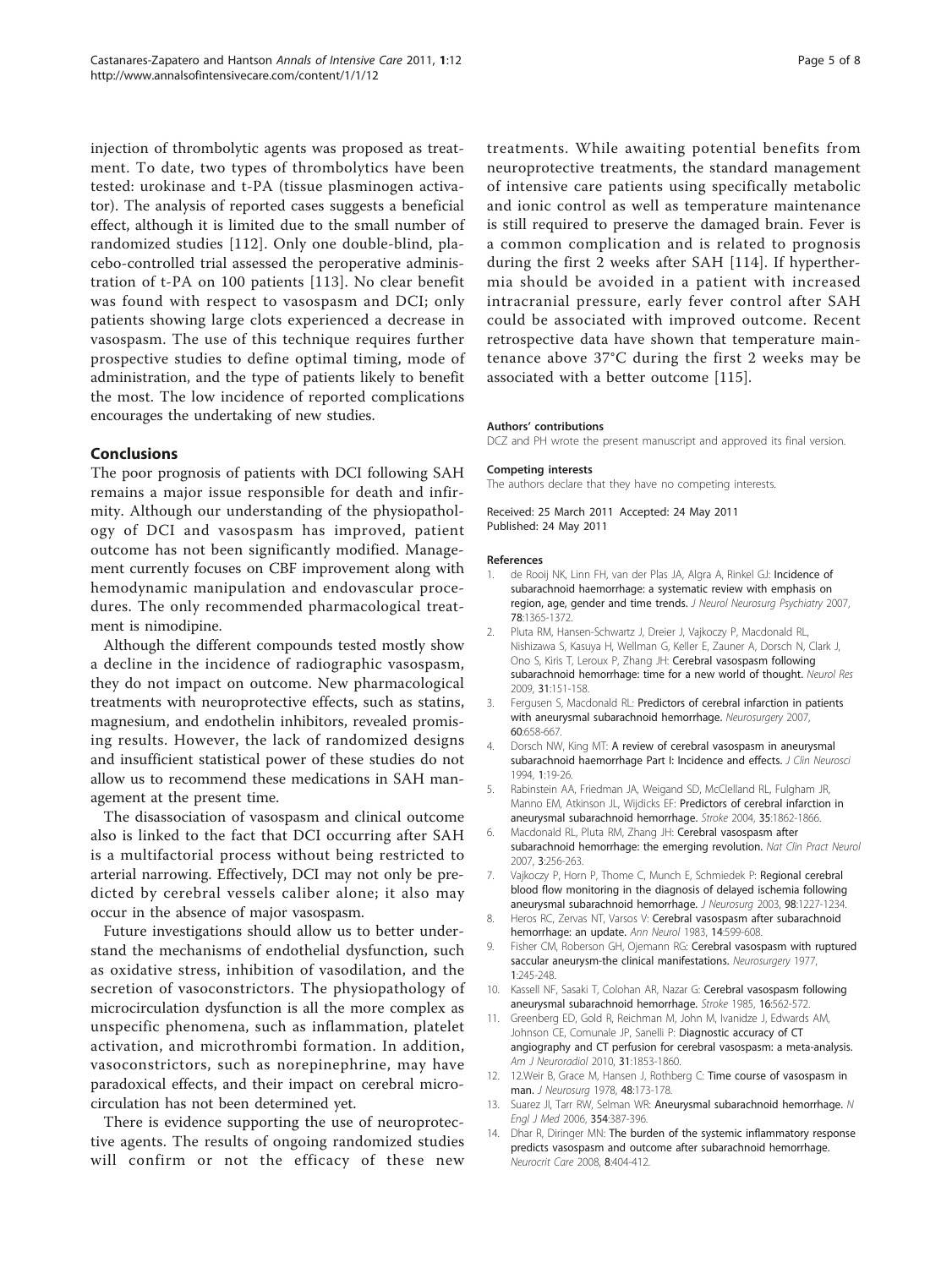- <span id="page-5-0"></span>15. Diringer MN: [Subarachnoid hemorrhage: a multiple-organ system](http://www.ncbi.nlm.nih.gov/pubmed/12794446?dopt=Abstract) [disease.](http://www.ncbi.nlm.nih.gov/pubmed/12794446?dopt=Abstract) Crit Care Med 2003, 31:1884-1885.
- 16. Dumont AS, Dumont RJ, Chow MM, Lin CL, Calisaneller T, Ley KF, Kassell NF, Lee KS: [Cerebral vasospasm after subarachnoid hemorrhage:](http://www.ncbi.nlm.nih.gov/pubmed/12823881?dopt=Abstract) [putative role of inflammation.](http://www.ncbi.nlm.nih.gov/pubmed/12823881?dopt=Abstract) Neurosurgery 2003, 53:123-133.
- 17. Yoshimoto Y, Tanaka Y, Hoya K: [Acute systemic inflammatory response](http://www.ncbi.nlm.nih.gov/pubmed/11546886?dopt=Abstract) [syndrome in subarachnoid hemorrhage.](http://www.ncbi.nlm.nih.gov/pubmed/11546886?dopt=Abstract) Stroke 2001, 32:1989-1993.
- 18. Liszczak TM, Varsos VG, Black PM, Kistler JP, Zervas NT: [Cerebral arterial](http://www.ncbi.nlm.nih.gov/pubmed/6847905?dopt=Abstract) [constriction after experimental subarachnoid hemorrhage is associated](http://www.ncbi.nlm.nih.gov/pubmed/6847905?dopt=Abstract) [with blood components within the arterial wall.](http://www.ncbi.nlm.nih.gov/pubmed/6847905?dopt=Abstract) J Neurosurg 1983, 58:18-26.
- 19. Macdonald RL, Weir BK: [A review of hemoglobin and the pathogenesis of](http://www.ncbi.nlm.nih.gov/pubmed/1866764?dopt=Abstract) [cerebral vasospasm.](http://www.ncbi.nlm.nih.gov/pubmed/1866764?dopt=Abstract) Stroke 1991, 22:971-982.
- 20. Mayberg MR, Okada T, Bark DH: [The role of hemoglobin in arterial](http://www.ncbi.nlm.nih.gov/pubmed/2319322?dopt=Abstract) [narrowing after subarachnoid hemorrhage.](http://www.ncbi.nlm.nih.gov/pubmed/2319322?dopt=Abstract) J Neurosurg 1990, 72:634-640.
- 21. Rubanyi GM: [Endothelium-derived relaxing and contracting factors.](http://www.ncbi.nlm.nih.gov/pubmed/1874796?dopt=Abstract) J Cell Biochem 1991, 46:27-36.
- 22. Hendryk S, Jarzab B, Josko J: [Increase of the IL-1 beta and IL-6 levels in](http://www.ncbi.nlm.nih.gov/pubmed/15735598?dopt=Abstract) [CSF in patients with vasospasm following aneurysmal SAH.](http://www.ncbi.nlm.nih.gov/pubmed/15735598?dopt=Abstract) Neuro Endocrinol Lett 2004, 25:141-147.
- 23. Peterson JW, Kwun BD, Hackett JD, Zervas NT: [The role of inflammation in](http://www.ncbi.nlm.nih.gov/pubmed/2182792?dopt=Abstract) [experimental cerebral vasospasm.](http://www.ncbi.nlm.nih.gov/pubmed/2182792?dopt=Abstract) J Neurosurg 1990, 72:767-774.
- 24. Weyer GW, Nolan CP, Macdonald RL: [Evidence-based cerebral vasospasm](http://www.ncbi.nlm.nih.gov/pubmed/17341052?dopt=Abstract) [management.](http://www.ncbi.nlm.nih.gov/pubmed/17341052?dopt=Abstract) Neurosurg Focus 2006, 21:E8.
- 25. Kassell NF, Torner JC, Haley EC, Jane JA, Adams HP, Kongable GL: [The](http://www.ncbi.nlm.nih.gov/pubmed/2191090?dopt=Abstract) [International Cooperative Study on the Timing of Aneurysm Surgery.](http://www.ncbi.nlm.nih.gov/pubmed/2191090?dopt=Abstract) [Part 1: Overall management results.](http://www.ncbi.nlm.nih.gov/pubmed/2191090?dopt=Abstract) J Neurosurg 1990, 73:18-36.
- 26. Origitano TC, Wascher TM, Reichman OH, Anderson DF: [Sustained](http://www.ncbi.nlm.nih.gov/pubmed/2259403?dopt=Abstract) [increased cerebral blood flow with prophylactic hypertensive](http://www.ncbi.nlm.nih.gov/pubmed/2259403?dopt=Abstract) [hypervolemic hemodilution \("triple-H](http://www.ncbi.nlm.nih.gov/pubmed/2259403?dopt=Abstract)" therapy) after subarachnoid [hemorrhage.](http://www.ncbi.nlm.nih.gov/pubmed/2259403?dopt=Abstract) Neurosurgery 1990, 27:729-739.
- 27. Treggiari MM, Walder B, Suter PM, Romand JA: [Systematic review of the](http://www.ncbi.nlm.nih.gov/pubmed/12744357?dopt=Abstract) [prevention of delayed ischemic neurological deficits with hypertension,](http://www.ncbi.nlm.nih.gov/pubmed/12744357?dopt=Abstract) [hypervolemia, and hemodilution therapy following subarachnoid](http://www.ncbi.nlm.nih.gov/pubmed/12744357?dopt=Abstract) [hemorrhage.](http://www.ncbi.nlm.nih.gov/pubmed/12744357?dopt=Abstract) J Neurosurg 2003, 98:978-984.
- 28. Etminan N, Vergouwen MD, Ilodigwe D, Macdonald RL: Effect of pharmaceutical treatment on vasospasm, delayed cerebral ischemia, and clinical outcome in patients with aneurysmal subarachnoid hemorrhage: a systematic review and meta-analysis. J Cereb Blood Flow Metab
- 29. Rabinstein AA, Lanzino G, Wijdicks EF: [Multidisciplinary management and](http://www.ncbi.nlm.nih.gov/pubmed/20398858?dopt=Abstract) [emerging therapeutic strategies in aneurysmal subarachnoid](http://www.ncbi.nlm.nih.gov/pubmed/20398858?dopt=Abstract) [haemorrhage.](http://www.ncbi.nlm.nih.gov/pubmed/20398858?dopt=Abstract) Lancet Neurol 2010, 9:504-519.
- 30. Bederson JB, Connolly ES, Batjer HH, Dacey RG, Dion JE, Diringer MN, Duldner JE, Harbaugh RE, Patel AB, Rosenwasser RH, American Heart Association: [Guidelines for the management of aneurysmal subarachnoid](http://www.ncbi.nlm.nih.gov/pubmed/19164800?dopt=Abstract) [hemorrhage: a statement for healthcare professionals from a special](http://www.ncbi.nlm.nih.gov/pubmed/19164800?dopt=Abstract) [writing group of the Stroke Council, American Heart Association.](http://www.ncbi.nlm.nih.gov/pubmed/19164800?dopt=Abstract) Stroke 2009, 40:994-1025.
- 31. Feigin VL, Rinkel GJ, Algra A, Vermeulen M, van Gijn J: [Calcium antagonists](http://www.ncbi.nlm.nih.gov/pubmed/9566366?dopt=Abstract) [in patients with aneurysmal subarachnoid hemorrhage: a systematic](http://www.ncbi.nlm.nih.gov/pubmed/9566366?dopt=Abstract) [review.](http://www.ncbi.nlm.nih.gov/pubmed/9566366?dopt=Abstract) Neurology 1998, 50:876-883.
- 32. Allen GS, Ahn HS, Preziosi TJ, Battye R, Boone SC, Chou SN, Kelly DL, Weir BK, Crabbe RA, Lavik PJ, Rosenbloom SB, Dorsey FC, Ingram CR, Mellits DE, Bertsch LA, Boisvert DP, Hundley MB, Johnson RK, Strom JA, Transou CR: [Cerebral arterial spasm-a controlled trial of nimodipine in](http://www.ncbi.nlm.nih.gov/pubmed/6338383?dopt=Abstract) [patients with subarachnoid hemorrhage.](http://www.ncbi.nlm.nih.gov/pubmed/6338383?dopt=Abstract) N Engl J Med 1983, 308:619-624.
- 33. Philippon J, Grob R, Dagreou F, Guggiari M, Rivierez M, Viars P: Prevention of vasospasm in subarachnoid haemorrhage. A controlled study with nimodipine. Acta Neurochir 1986, 82:110-4.
- 34. Mee E, Dorrance D, Lowe D, Neil-Dwyer G: [Controlled study of nimodipine](http://www.ncbi.nlm.nih.gov/pubmed/3283595?dopt=Abstract) [in aneurysm patients treated early after subarachnoid hemorrhage.](http://www.ncbi.nlm.nih.gov/pubmed/3283595?dopt=Abstract) Neurosurgery 1988, 22:484-491.
- 35. Petruk KC, West M, Mohr G, Weir BK, Benoit BG, Gentili F, Disney LB, Khan MI, Grace M, Holness RO, Karwon MS, Ford RM, Cameron GS, Tucker WS, Purves GB, Miller JD, Hunter KM, Richard MT, Durity FA, Chan R, Clein LJ, Maroun FB, Godon A: [Nimodipine treatment in poor-grade](http://www.ncbi.nlm.nih.gov/pubmed/3280746?dopt=Abstract) [aneurysm patients. Results of a multicenter double-blind placebo](http://www.ncbi.nlm.nih.gov/pubmed/3280746?dopt=Abstract)[controlled trial.](http://www.ncbi.nlm.nih.gov/pubmed/3280746?dopt=Abstract) J Neurosurg 1988, 68:505-517.
- 36. Pickard JD, Murray GD, Illingworth R, Shaw MD, Teasdale GM, Foy PM, Humphrey PR, Lang DA, Nelson R, Richards P, Sinar J, Bailey S, Skene A: [Effect of oral nimodipine on cerebral infarction and outcome after](http://www.ncbi.nlm.nih.gov/pubmed/2496789?dopt=Abstract)

[subarachnoid haemorrhage: British aneurysm nimodipine trial.](http://www.ncbi.nlm.nih.gov/pubmed/2496789?dopt=Abstract) BMJ 1989. 298:636-642.

- 37. Zornow MH, Prough DS: [Neuroprotective properties of calcium-channel](http://www.ncbi.nlm.nih.gov/pubmed/8689265?dopt=Abstract) [blockers.](http://www.ncbi.nlm.nih.gov/pubmed/8689265?dopt=Abstract) New Horiz 1996, 4:107-114.
- 38. Kasuya H, Onda H, Takeshita M, Okada Y, Hori T: [Efficacy and safety of](http://www.ncbi.nlm.nih.gov/pubmed/11935053?dopt=Abstract) [nicardipine prolonged-release implants for preventing vasospasm in](http://www.ncbi.nlm.nih.gov/pubmed/11935053?dopt=Abstract) [humans.](http://www.ncbi.nlm.nih.gov/pubmed/11935053?dopt=Abstract) Stroke 2002, 33:1011-1015.
- 39. Karinen P, Koivukangas P, Ohinmaa A, Koivukangas J, Ohman J: [Cost](http://www.ncbi.nlm.nih.gov/pubmed/10515471?dopt=Abstract)[effectiveness analysis of nimodipine treatment after aneurysmal](http://www.ncbi.nlm.nih.gov/pubmed/10515471?dopt=Abstract) [subarachnoid hemorrhage and surgery.](http://www.ncbi.nlm.nih.gov/pubmed/10515471?dopt=Abstract) Neurosurgery 1999, 45:780-784.
- 40. Kronvall E, Undren P, Romner B, Saveland H, Cronqvist M, Nilsson OG: [Nimodipine in aneurysmal subarachnoid hemorrhage: a randomized](http://www.ncbi.nlm.nih.gov/pubmed/18847340?dopt=Abstract) [study of intravenous or peroral administration.](http://www.ncbi.nlm.nih.gov/pubmed/18847340?dopt=Abstract) J Neurosurg 2009, 110:58-63.
- 41. Haley EC, Kassell NF, Torner JC: [A randomized controlled trial of high](http://www.ncbi.nlm.nih.gov/pubmed/8450326?dopt=Abstract)[dose intravenous nicardipine in aneurysmal subarachnoid hemorrhage.](http://www.ncbi.nlm.nih.gov/pubmed/8450326?dopt=Abstract) [A report of the Cooperative Aneurysm Study.](http://www.ncbi.nlm.nih.gov/pubmed/8450326?dopt=Abstract) J Neurosurg 1993, 78:537-547.
- 42. Abe K, Iwanaga H, Inada E: Effect of nicardipine and diltiazem on internal carotid artery blood flow velocity and local cerebral blood flow during cerebral aneurysm surgery for subarachnoid hemorrhage. J Clinl Anesth 1994, 6:99-105.
- 43. Papavasiliou AK, Harbaugh KS, Birkmeyer NJ, Feeney JM, Martin PB, Faccio C, Harbaugh RE: [Clinical outcomes of aneurysmal subarachnoid](http://www.ncbi.nlm.nih.gov/pubmed/11311906?dopt=Abstract) [hemorrhage patients treated with oral diltiazem and limited intensive](http://www.ncbi.nlm.nih.gov/pubmed/11311906?dopt=Abstract) [care management.](http://www.ncbi.nlm.nih.gov/pubmed/11311906?dopt=Abstract) Surg Neurol 2001, 55:138-146.
- 44. Schmidt U, Bittner E, Pivi S, Marota JJ: [Hemodynamic management and](http://www.ncbi.nlm.nih.gov/pubmed/20185665?dopt=Abstract) [outcome of patients treated for cerebral vasospasm with intraarterial](http://www.ncbi.nlm.nih.gov/pubmed/20185665?dopt=Abstract) [nicardipine and/or milrinone.](http://www.ncbi.nlm.nih.gov/pubmed/20185665?dopt=Abstract) Anesth Analg 2010, 110:895-902.
- 45. Hui C, Lau KP: [Efficacy of intra-arterial nimodipine in the treatment of](http://www.ncbi.nlm.nih.gov/pubmed/16124986?dopt=Abstract) [cerebral vasospasm complicating subarachnoid haemorrhage.](http://www.ncbi.nlm.nih.gov/pubmed/16124986?dopt=Abstract) Clin Radiol 2005, 60:1030-1036.
- 46. Saunders FW, Marshall WJ: [Diltiazem: dose it affect vasospasm?](http://www.ncbi.nlm.nih.gov/pubmed/3523805?dopt=Abstract) Surg Neurol 1986, 26:155-158.
- 47. Kasuya H, Onda H, Sasahara A, Takeshita M, Hori T: [Application of](http://www.ncbi.nlm.nih.gov/pubmed/15854236?dopt=Abstract) [nicardipine prolonged-release implants: analysis of 97 consecutive](http://www.ncbi.nlm.nih.gov/pubmed/15854236?dopt=Abstract) [patients with acute subarachnoid hemorrhage.](http://www.ncbi.nlm.nih.gov/pubmed/15854236?dopt=Abstract) Neurosurgery 2005, 56:895-902.
- 48. Kanamaru K, Weir BK, Findlay JM, Grace M, Macdonald RL: [A dosage study](http://www.ncbi.nlm.nih.gov/pubmed/2377279?dopt=Abstract) [of the effect of the 21-aminosteroid U74006F on chronic cerebral](http://www.ncbi.nlm.nih.gov/pubmed/2377279?dopt=Abstract) [vasospasm in a primate model.](http://www.ncbi.nlm.nih.gov/pubmed/2377279?dopt=Abstract) Neurosurgery 1990, 27:29-38.
- Kassell NF, Haley EC, Apperson-Hansen C, Alves WM: [Randomized, double](http://www.ncbi.nlm.nih.gov/pubmed/8592224?dopt=Abstract)[blind, vehicle-controlled trial of tirilazad mesylate in patients with](http://www.ncbi.nlm.nih.gov/pubmed/8592224?dopt=Abstract) [aneurysmal subarachnoid hemorrhage: a cooperative study in Europe,](http://www.ncbi.nlm.nih.gov/pubmed/8592224?dopt=Abstract) [Australia, and New Zealand.](http://www.ncbi.nlm.nih.gov/pubmed/8592224?dopt=Abstract) J Neurosurg 1996, 84:221-228.
- 50. Haley EC, Kassell NF, Apperson-Hansen C, Maile MH, Alves WM: [A](http://www.ncbi.nlm.nih.gov/pubmed/9046304?dopt=Abstract) [randomized, double-blind, vehicle-controlled trial of tirilazad mesylate in](http://www.ncbi.nlm.nih.gov/pubmed/9046304?dopt=Abstract) [patients with aneurysmal subarachnoid hemorrhage: a cooperative](http://www.ncbi.nlm.nih.gov/pubmed/9046304?dopt=Abstract) [study in North America.](http://www.ncbi.nlm.nih.gov/pubmed/9046304?dopt=Abstract) J Neurosurg 1997, 86:467-474.
- 51. Lanzino G, Kassell NF: [Double-blind, randomized, vehicle-controlled study](http://www.ncbi.nlm.nih.gov/pubmed/10350246?dopt=Abstract) [of high-dose tirilazad mesylate in women with aneurysmal](http://www.ncbi.nlm.nih.gov/pubmed/10350246?dopt=Abstract) [subarachnoid hemorrhage. Part II. A cooperative study in North](http://www.ncbi.nlm.nih.gov/pubmed/10350246?dopt=Abstract) [America.](http://www.ncbi.nlm.nih.gov/pubmed/10350246?dopt=Abstract) J Neurosurg 1999, 90:1018-1024.
- 52. Lanzino G, Kassell NF, Dorsch NW, Pasqualin A, Brandt L, Schmiedek P, Truskowski LL, Alves WM: [Double-blind, randomized, vehicle-controlled](http://www.ncbi.nlm.nih.gov/pubmed/10350245?dopt=Abstract) [study of high-dose tirilazad mesylate in women with aneurysmal](http://www.ncbi.nlm.nih.gov/pubmed/10350245?dopt=Abstract) [subarachnoid hemorrhage. Part I. A cooperative study in Europe,](http://www.ncbi.nlm.nih.gov/pubmed/10350245?dopt=Abstract) [Australia, New Zealand, and South Africa.](http://www.ncbi.nlm.nih.gov/pubmed/10350245?dopt=Abstract) J Neurosurg 1999, 90:1011-1017.
- 53. Endo A: [The discovery and development of HMG-CoA reductase](http://www.ncbi.nlm.nih.gov/pubmed/1464741?dopt=Abstract) [inhibitors.](http://www.ncbi.nlm.nih.gov/pubmed/1464741?dopt=Abstract) J Lipid Res 1992, 33:1569-1582.
- 54. Liao JK, Laufs U: [Pleiotropic effects of statins.](http://www.ncbi.nlm.nih.gov/pubmed/15822172?dopt=Abstract) Annu Rev Pharmacol Toxicol 2005, 45:89-118.
- 55. van der Most PJ, Dolga AM, Nijholt IM, Luiten PG, Eisel UL: [Statins:](http://www.ncbi.nlm.nih.gov/pubmed/19428962?dopt=Abstract) [mechanisms of neuroprotection.](http://www.ncbi.nlm.nih.gov/pubmed/19428962?dopt=Abstract) Prog Neurobiol 2009, 88:64-75.
- 56. Aoki T, Kataoka H, Ishibashi R, Nozaki K, Hashimoto N: [Simvastatin](http://www.ncbi.nlm.nih.gov/pubmed/18309148?dopt=Abstract) [suppresses the progression of experimentally induced cerebral](http://www.ncbi.nlm.nih.gov/pubmed/18309148?dopt=Abstract) [aneurysms in rats.](http://www.ncbi.nlm.nih.gov/pubmed/18309148?dopt=Abstract) Stroke 2008, 39:1276-1285.
- 57. Bulsara KR, Coates JR, Agrawal VK, Eifler DM, Wagner-Mann CC, Durham HE, Fine DM, Toft K: [Effect of combined simvastatin and cyclosporine](http://www.ncbi.nlm.nih.gov/pubmed/17341045?dopt=Abstract) [compared with simvastatin alone on cerebral vasospasm after](http://www.ncbi.nlm.nih.gov/pubmed/17341045?dopt=Abstract)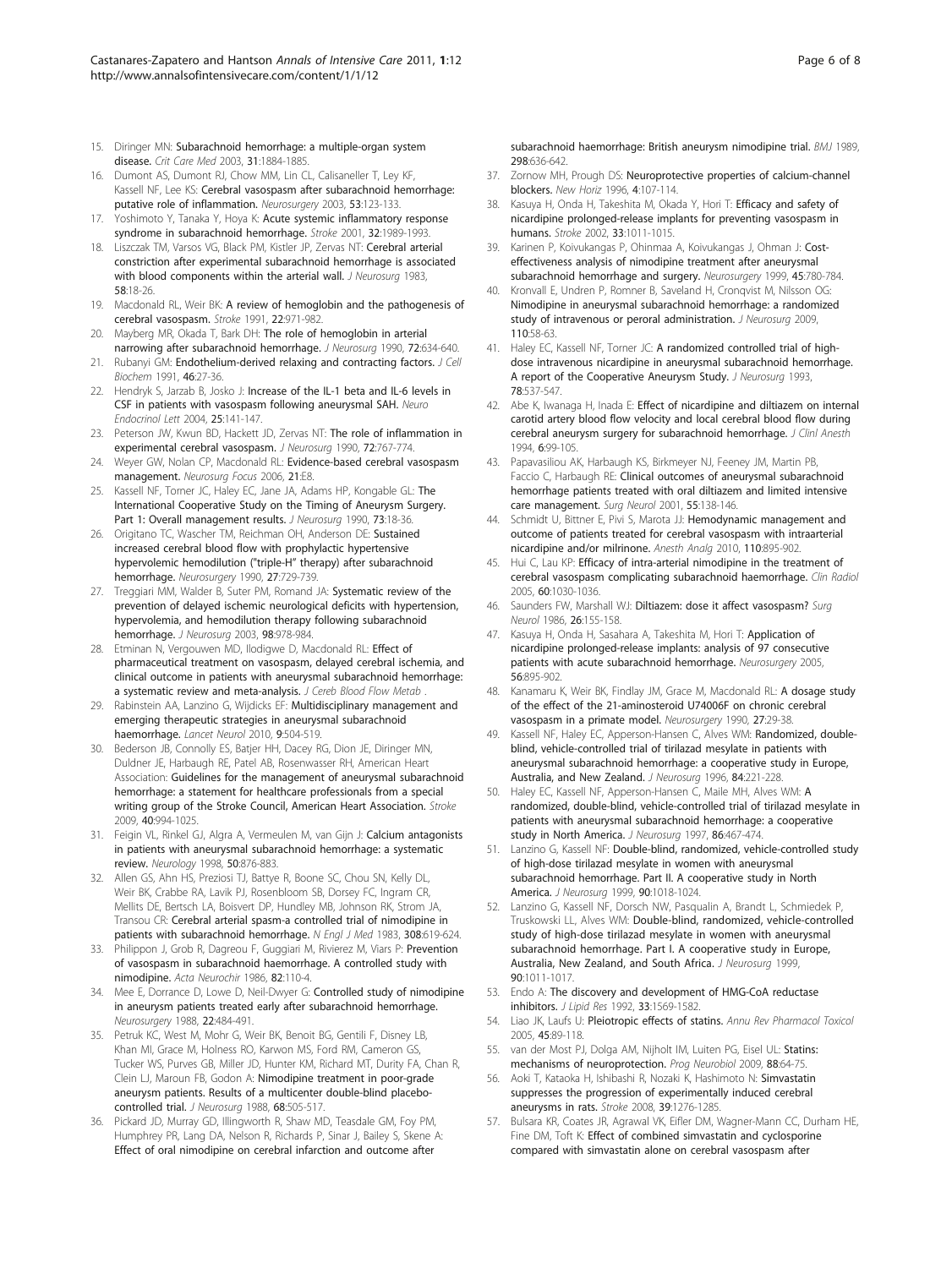<span id="page-6-0"></span>[subarachnoid hemorrhage in a canine model.](http://www.ncbi.nlm.nih.gov/pubmed/17341045?dopt=Abstract) Neurosura Focus 2006, 21: E11.

- 58. Endres M, Laufs U, Huang Z, Nakamura T, Huang P, Moskowitz MA, Liao JK: [Stroke protection by 3-hydroxy-3-methylglutaryl \(HMG\)-CoA reductase](http://www.ncbi.nlm.nih.gov/pubmed/9671773?dopt=Abstract) [inhibitors mediated by endothelial nitric oxide synthase.](http://www.ncbi.nlm.nih.gov/pubmed/9671773?dopt=Abstract) Proc Natl Acad Sci USA 1998, 95:8880-8885.
- 59. McGirt MJ, Blessing R, Alexander MJ, Nimjee SM, Woodworth GF, Friedman AH, Graffagnino C, Laskowitz DT, Lynch JR: [Risk of cerebral](http://www.ncbi.nlm.nih.gov/pubmed/17121126?dopt=Abstract) [vasopasm after subarachnoid hemorrhage reduced by statin therapy: A](http://www.ncbi.nlm.nih.gov/pubmed/17121126?dopt=Abstract) [multivariate analysis of an institutional experience.](http://www.ncbi.nlm.nih.gov/pubmed/17121126?dopt=Abstract) J Neurosurg 2006, 105:671-674.
- 60. Kern M, Lam MM, Knuckey NW, Lind CR: [Statins may not protect against](http://www.ncbi.nlm.nih.gov/pubmed/19231192?dopt=Abstract) [vasospasm in subarachnoid haemorrhage.](http://www.ncbi.nlm.nih.gov/pubmed/19231192?dopt=Abstract) J Clin Neurosci 2009, 16:527-530.
- 61. Lynch JR, Wang H, McGirt MJ, Floyd J, Friedman AH, Coon AL, Blessing R, Alexander MJ, Graffagnino C, Warner DS, Laskowitz DT: [Simvastatin](http://www.ncbi.nlm.nih.gov/pubmed/16051891?dopt=Abstract) [reduces vasospasm after aneurysmal subarachnoid hemorrhage: results](http://www.ncbi.nlm.nih.gov/pubmed/16051891?dopt=Abstract) [of a pilot randomized clinical trial.](http://www.ncbi.nlm.nih.gov/pubmed/16051891?dopt=Abstract) Stroke 2005, 36:2024-2026.
- 62. Tseng MY, Czosnyka M, Richards H, Pickard JD, Kirkpatrick PJ: [Effects of](http://www.ncbi.nlm.nih.gov/pubmed/16049199?dopt=Abstract) [acute treatment with pravastatin on cerebral vasospasm, autoregulation,](http://www.ncbi.nlm.nih.gov/pubmed/16049199?dopt=Abstract) [and delayed ischemic deficits after aneurysmal subarachnoid](http://www.ncbi.nlm.nih.gov/pubmed/16049199?dopt=Abstract) [hemorrhage: a phase II randomized placebo-controlled trial.](http://www.ncbi.nlm.nih.gov/pubmed/16049199?dopt=Abstract) Stroke 2005, 36:1627-1632.
- 63. Vergouwen MD, Meijers JC, Geskus RB, Coert BA, Horn J, Stroes ES, van der Poll T, Vermeulen M, Roos YB: [Biologic effects of simvastatin in patients](http://www.ncbi.nlm.nih.gov/pubmed/19458605?dopt=Abstract) [with aneurysmal subarachnoid hemorrhage: a double-blind, placebo](http://www.ncbi.nlm.nih.gov/pubmed/19458605?dopt=Abstract)[controlled randomized trial.](http://www.ncbi.nlm.nih.gov/pubmed/19458605?dopt=Abstract) J Cereb Blood Flow Metab 2009, 29:1444-1453.
- 64. Chou SH, Smith EE, Badjatia N, Nogueira RG, Sims JR, Ogilvy CS, Rordorf GA, Ayata C: [A randomized, double-blind, placebo-controlled pilot study of](http://www.ncbi.nlm.nih.gov/pubmed/18658043?dopt=Abstract) [simvastatin in aneurysmal subarachnoid hemorrhage.](http://www.ncbi.nlm.nih.gov/pubmed/18658043?dopt=Abstract) Stroke 2008, 39:2891-2893.
- 65. Kramer AH, Gurka MJ, Nathan B, Dumont AS, Kassell NF, Bleck TP: [Statin](http://www.ncbi.nlm.nih.gov/pubmed/18382320?dopt=Abstract) [use was not associated with less vasospasm or improved outcome after](http://www.ncbi.nlm.nih.gov/pubmed/18382320?dopt=Abstract) [subarachnoid hemorrhage.](http://www.ncbi.nlm.nih.gov/pubmed/18382320?dopt=Abstract) Neurosurgery 2008, 62:422-427.
- 66. Vergouwen MD, de Haan RJ, Vermeulen M, Roos YB: [Effect of statin](http://www.ncbi.nlm.nih.gov/pubmed/19875741?dopt=Abstract) [treatment on vasospasm, delayed cerebral ischemia, and](http://www.ncbi.nlm.nih.gov/pubmed/19875741?dopt=Abstract) [functional outcome in patients with aneurysmal subarachnoid](http://www.ncbi.nlm.nih.gov/pubmed/19875741?dopt=Abstract) [hemorrhage: a systematic review and meta-analysis update.](http://www.ncbi.nlm.nih.gov/pubmed/19875741?dopt=Abstract) Stroke 2010, 41:e47-e52.
- 67. van den Bergh WM, Algra A, van der Sprenkel JW, Tulleken CA, Rinkel GJ: [Hypomagnesemia after aneurysmal subarachnoid hemorrhage.](http://www.ncbi.nlm.nih.gov/pubmed/12535355?dopt=Abstract) Neurosurgery 2003, 52:276-281.
- 68. Marinov MB, Harbaugh KS, Hoopes PJ, Pikus HJ, Harbaugh RE: [Neuroprotective effects of preischemia intraarterial magnesium sulfate](http://www.ncbi.nlm.nih.gov/pubmed/8683260?dopt=Abstract) [in reversible focal cerebral ischemia.](http://www.ncbi.nlm.nih.gov/pubmed/8683260?dopt=Abstract) J Neurosurg 1996, 85:117-124.
- 69. Veyna RS, Seyfried D, Burke DG, Zimmerman C, Mlynarek M, Nichols V, Marrocco A, Thomas AJ, Mitsias PD, Malik GM: [Magnesium sulfate therapy](http://www.ncbi.nlm.nih.gov/pubmed/11883835?dopt=Abstract) [after aneurysmal subarachnoid hemorrhage.](http://www.ncbi.nlm.nih.gov/pubmed/11883835?dopt=Abstract) J Neurosurg 2002, 96:510-514.
- 70. van den Bergh WM, Algra A, van Kooten F, Dirven CM, van Gijn J, Vermeulen M, Marrocco A, Thomas AJ, Mitsias PD, Malik GM: [Magnesium](http://www.ncbi.nlm.nih.gov/pubmed/15790946?dopt=Abstract) [sulfate in aneurysmal subarachnoid hemorrhage: a randomized](http://www.ncbi.nlm.nih.gov/pubmed/15790946?dopt=Abstract) [controlled](http://www.ncbi.nlm.nih.gov/pubmed/15790946?dopt=Abstract) trial. Stroke 2005, 36:1011-1015.
- 71. Wong GK, Chan MT, Boet R, Poon WS, Gin T: Intravenous magnesium sulfate after aneurysmal subarachnoid hemorrhage: a prospective randomized pilot study. J Neurosurgi Anesthesiol 2006, 18:142-148.
- 72. Wong GK, Poon WS, Chan MT, Boet R, Gin T, Ng SC, Zee BC, IMASH Investigators: [Intravenous magnesium sulphate for aneurysmal](http://www.ncbi.nlm.nih.gov/pubmed/20378868?dopt=Abstract) [subarachnoid hemorrhage \(IMASH\): a randomized, double-blinded,](http://www.ncbi.nlm.nih.gov/pubmed/20378868?dopt=Abstract) [placebo-controlled, multicenter phase III trial.](http://www.ncbi.nlm.nih.gov/pubmed/20378868?dopt=Abstract) Stroke 2010, 41:921-926.
- 73. Wong GK, Chan MT, Gin T, Poon WS: Intravenous magnesium sulfate after aneurysmal subarachnoid hemorrhage: current status. Acta Neurochir 2011, 110(Suppl):169-173.
- 74. Saver JL: Target brain: neuroprotection and neurorestoration in ischemic stroke. Rev Neurol Dis 2010, 7(Suppl 1):14-21.
- 75. Yanagisawa M, Kurihara H, Kimura S, Tomobe Y, Kobayashi M, Mitsui Y, Yazaki Y, Goto K, Masaki T: [A novel potent vasoconstrictor peptide](http://www.ncbi.nlm.nih.gov/pubmed/2451132?dopt=Abstract) [produced by vascular endothelial cells.](http://www.ncbi.nlm.nih.gov/pubmed/2451132?dopt=Abstract) Nature 1988, 332:411-415.
- 76. Pluta RM, Boock RJ, Afshar JK, Clouse K, Bacic M, Ehrenreich H, Oldfield EH: [Source and cause of endothelin-1 release into cerebrospinal fluid after](http://www.ncbi.nlm.nih.gov/pubmed/9254095?dopt=Abstract) [subarachnoid hemorrhage.](http://www.ncbi.nlm.nih.gov/pubmed/9254095?dopt=Abstract) J Neurosurg 1997, 87:287-293.
- 77. Zimmermann M. Seifert V: [Endothelin and subarachnoid hemorrhage: an](http://www.ncbi.nlm.nih.gov/pubmed/9766314?dopt=Abstract) [overview.](http://www.ncbi.nlm.nih.gov/pubmed/9766314?dopt=Abstract) Neurosurgery 1998, 43:863-75.
- 78. Zimmermann M, Seifert V: [Endothelin receptor antagonists and cerebral](http://www.ncbi.nlm.nih.gov/pubmed/15241641?dopt=Abstract) [vasospasm.](http://www.ncbi.nlm.nih.gov/pubmed/15241641?dopt=Abstract) Clin Auton Res 2004, 14:143-145.
- 79. Hansen-Schwartz J, Hoel NL, Zhou M, Xu CB, Svendgaard NA, Edvinsson L: [Subarachnoid hemorrhage enhances endothelin receptor expression](http://www.ncbi.nlm.nih.gov/pubmed/12699564?dopt=Abstract) [and function in rat cerebral arteries.](http://www.ncbi.nlm.nih.gov/pubmed/12699564?dopt=Abstract) Neurosurgery 2003, 52:1188-1194.
- 80. Shaw MD, Vermeulen M, Murray GD, Pickard JD, Bell BA, Teasdale GM: [Efficacy and safety of the endothelin, receptor antagonist TAK-044 in](http://www.ncbi.nlm.nih.gov/pubmed/11117873?dopt=Abstract) [treating subarachnoid hemorrhage: a report by the Steering Committee](http://www.ncbi.nlm.nih.gov/pubmed/11117873?dopt=Abstract) [on behalf of the UK/Netherlands/Eire TAK-044 Subarachnoid](http://www.ncbi.nlm.nih.gov/pubmed/11117873?dopt=Abstract) [Haemorrhage Study Group.](http://www.ncbi.nlm.nih.gov/pubmed/11117873?dopt=Abstract) J Neurosurg 2000, 93:992-997.
- 81. Vajkoczy P, Meyer B, Weidauer S, Raabe A, Thome C, Ringel F, Breu V, Schmiedek P: [Clazosentan \(AXV-034343\), a selective endothelin A](http://www.ncbi.nlm.nih.gov/pubmed/16121967?dopt=Abstract) [receptor antagonist, in the prevention of cerebral vasospasm following](http://www.ncbi.nlm.nih.gov/pubmed/16121967?dopt=Abstract) [severe aneurysmal subarachnoid hemorrhage: results of a randomized,](http://www.ncbi.nlm.nih.gov/pubmed/16121967?dopt=Abstract) [double-blind, placebo-controlled, multicenter phase IIa study.](http://www.ncbi.nlm.nih.gov/pubmed/16121967?dopt=Abstract) J Neurosurg 2005, 103:9-17.
- 82. Macdonald RL, Kassell NF, Mayer S, Ruefenacht D, Schmiedek P, Weidauer S, Frey A, Roux S, Pasqualin A, CONSCIOUS-1 Investigators: [Clazosentan to](http://www.ncbi.nlm.nih.gov/pubmed/18688013?dopt=Abstract) [overcome neurological ischemia and infarction occurring after](http://www.ncbi.nlm.nih.gov/pubmed/18688013?dopt=Abstract) [subarachnoid hemorrhage \(CONSCIOUS-1\): randomized, double-blind,](http://www.ncbi.nlm.nih.gov/pubmed/18688013?dopt=Abstract) [placebo-controlled phase 2 dose-finding trial.](http://www.ncbi.nlm.nih.gov/pubmed/18688013?dopt=Abstract) Stroke 2008, 39:3015-3021.
- 83. Macdonald RL, Higashida RT, Keller E, Mayer SA, Molyneux A, Raabe A, Vajkoczy P, Wanke I, Frey A, Marr A, Roux S, Kassell NF: [Preventing](http://www.ncbi.nlm.nih.gov/pubmed/20838933?dopt=Abstract) [vasospasm improves outcome after aneurysmal subarachnoid](http://www.ncbi.nlm.nih.gov/pubmed/20838933?dopt=Abstract) [hemorrhage: rationale and design of CONSCIOUS-2 and CONSCIOUS-3](http://www.ncbi.nlm.nih.gov/pubmed/20838933?dopt=Abstract) [trials.](http://www.ncbi.nlm.nih.gov/pubmed/20838933?dopt=Abstract) Neurocrit Care 2010, 13:416-424.
- 84. Sauzeau V, Le Jeune H, Cario-Toumaniantz C, Smolenski A, Lohmann SM, Bertoglio J, Chardin P, Pacaud P, Loirand G: [Cyclic GMP-dependent protein](http://www.ncbi.nlm.nih.gov/pubmed/10783386?dopt=Abstract) [kinase signaling pathway inhibits RhoA-induced Ca2+ sensitization of](http://www.ncbi.nlm.nih.gov/pubmed/10783386?dopt=Abstract) [contraction in vascular smooth muscle.](http://www.ncbi.nlm.nih.gov/pubmed/10783386?dopt=Abstract) J Biol Chem 2000, 275:21722-21729.
- 85. Shibuya M, Suzuki Y, Sugita K, Saito I, Sasaki T, Takakura K, Nagata I, Kikuchi H, Takemae T, Hidaka H, Mitsuyoshi Nakashima: [Effect of AT877 on](http://www.ncbi.nlm.nih.gov/pubmed/1545249?dopt=Abstract) [cerebral vasospasm after aneurysmal subarachnoid hemorrhage. Results](http://www.ncbi.nlm.nih.gov/pubmed/1545249?dopt=Abstract) [of a prospective placebo-controlled double-blind trial.](http://www.ncbi.nlm.nih.gov/pubmed/1545249?dopt=Abstract) J Neurosurg 1992, 76:571-577.
- 86. Iwabuchi S, Yokouchi T, Hayashi M, Sato K, Saito N, Hirata Y, Harashina J, Nakayama H, Akahata M, Ito K, Kimura H, Aoki K: Intra-arterial Administration of Fasudil Hydrochloride for Vasospasm Following Subarachnoid Haemorrhage: Experience of 90 Cases. Acta Neurochir 2011, 110(Suppl):179-181.
- 87. Dorhout Mees SM, van den Bergh WM, Algra A, Rinkel GJ: Antiplatelet therapy for aneurysmal subarachnoid haemorrhage. Cochrane database of systematic reviews 2007, 4:CD006184.
- 88. Siironen J, Juvela S, Varis J, Porras M, Poussa K, Ilveskero S, Hernesniemi J, Lassila R: [No effect of enoxaparin on outcome of aneurysmal](http://www.ncbi.nlm.nih.gov/pubmed/14705720?dopt=Abstract) [subarachnoid hemorrhage: a randomized, double-blind, placebo](http://www.ncbi.nlm.nih.gov/pubmed/14705720?dopt=Abstract)[controlled clinical trial.](http://www.ncbi.nlm.nih.gov/pubmed/14705720?dopt=Abstract) J Neurosurg 2003, 99:953-959.
- 89. Belayev L, Saul I, Huh PW, Finotti N, Zhao W, Busto R, Ginsberg MD: [Neuroprotective effect of high-dose albumin therapy against global](http://www.ncbi.nlm.nih.gov/pubmed/10529450?dopt=Abstract) [ischemic brain injury in rats.](http://www.ncbi.nlm.nih.gov/pubmed/10529450?dopt=Abstract) Brain Res 1999, 845:107-111.
- 90. Matsui T, Asano T: [The hemodynamic effects of prolonged albumin](http://www.ncbi.nlm.nih.gov/pubmed/7678452?dopt=Abstract) [administration in beagle dogs exposed to experimental subarachnoid](http://www.ncbi.nlm.nih.gov/pubmed/7678452?dopt=Abstract) [hemorrhage.](http://www.ncbi.nlm.nih.gov/pubmed/7678452?dopt=Abstract) Neurosurgery 1993, 32:79-83.
- 91. Ginsberg MD, Hill MD, Palesch YY, Ryckborst KJ, Tamariz D: [The ALIAS Pilot](http://www.ncbi.nlm.nih.gov/pubmed/16809571?dopt=Abstract) [Trial: a dose-escalation and safety study of albumin therapy for acute](http://www.ncbi.nlm.nih.gov/pubmed/16809571?dopt=Abstract) ischemic stroke–[I: Physiological responses and safety results.](http://www.ncbi.nlm.nih.gov/pubmed/16809571?dopt=Abstract) Stroke 2006, 37:2100-2106.
- 92. Suarez JI, Shannon L, Zaidat OO, Suri MF, Singh G, Lynch G, Selman WR: [Effect of human albumin administration on clinical outcome and](http://www.ncbi.nlm.nih.gov/pubmed/15070109?dopt=Abstract) [hospital cost in patients with subarachnoid hemorrhage.](http://www.ncbi.nlm.nih.gov/pubmed/15070109?dopt=Abstract) J Neurosurg 2004, 100:585-590.
- 93. Suarez JI, Martin RH: [Treatment of subarachnoid hemorrhage with human](http://www.ncbi.nlm.nih.gov/pubmed/20535587?dopt=Abstract) [albumin: ALISAH study. Rationale and design.](http://www.ncbi.nlm.nih.gov/pubmed/20535587?dopt=Abstract) Neurocrit Care 2010, 13:263-277.
- Boldt J: [Use of albumin: an update.](http://www.ncbi.nlm.nih.gov/pubmed/20100698?dopt=Abstract) Br J Anaesth 2010, 104:276-84.
- 95. Faraci FM: [Role of endothelium-derived relaxing factor in cerebral](http://www.ncbi.nlm.nih.gov/pubmed/1928387?dopt=Abstract) [circulation: large arteries vs. microcirculation.](http://www.ncbi.nlm.nih.gov/pubmed/1928387?dopt=Abstract) Am J Physiol 1991, 261: H1038-1042.